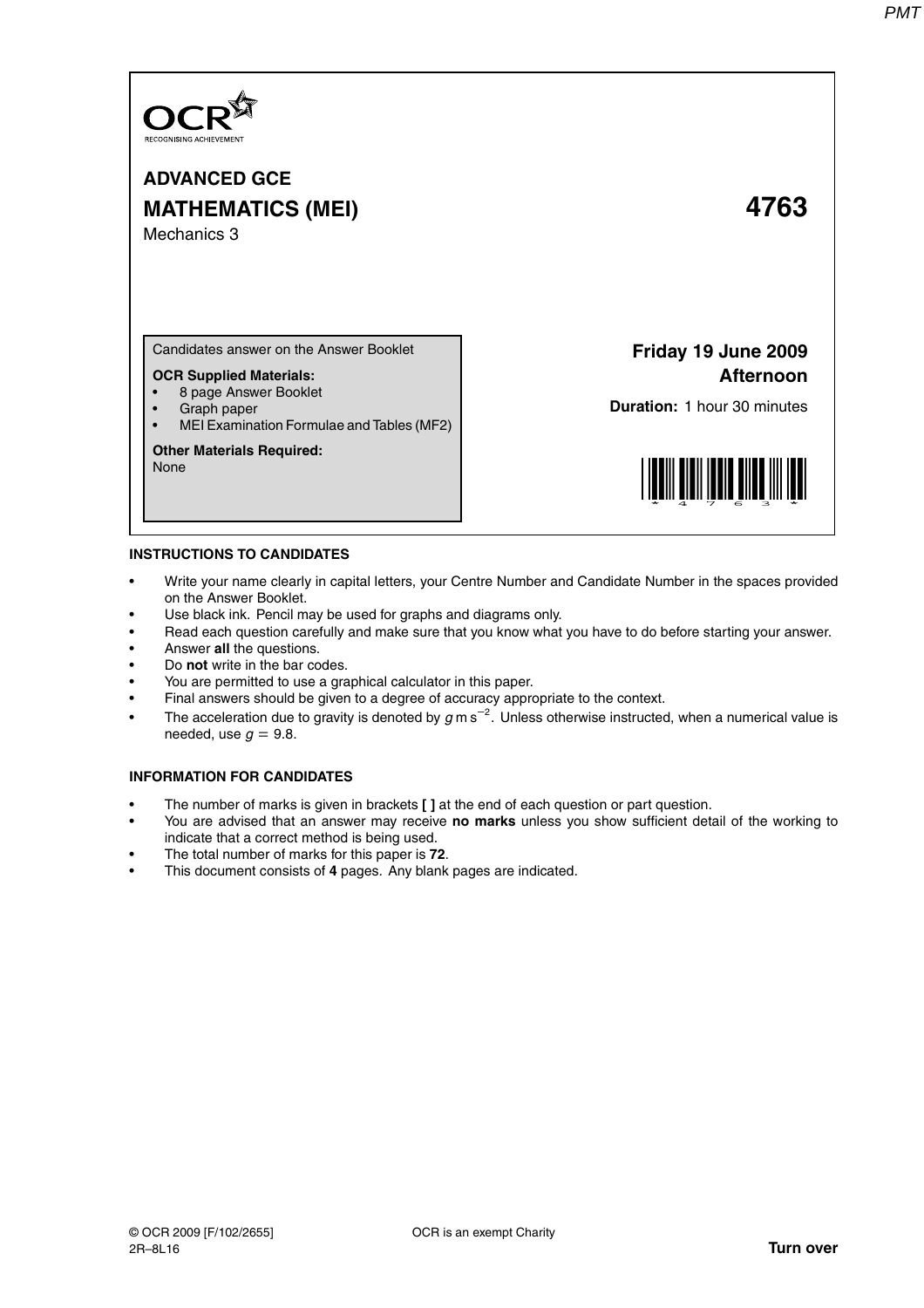*PMT*

**1** A fixed solid sphere has centre O and radius 2.6 m. A particle P of mass 0.65 kg moves on the smooth surface of the sphere.

The particle P is set in motion with horizontal velocity  $1.4 \text{ m s}^{-1}$  at the highest point of the sphere, and moves in part of a vertical circle. When OP makes an angle  $\theta$  with the upward vertical, and P is still in contact with the sphere, the speed of P is  $v \text{ m s}^{-1}$ .

(i) Show that 
$$
v^2 = 52.92 - 50.96 \cos \theta
$$
. [3]

- **(ii)** Find, in terms of  $\theta$ , the normal reaction acting on P. **[4]**
- **(iii)** Find the speed of P at the instant when it leaves the surface of the sphere. **[4]**

The particle P is now attached to one end of a light inextensible string, and the other end of the string is fixed to a point A, vertically above O, such that AP is tangential to the sphere, as shown in Fig. 1. P moves with constant speed 1.2 m s<sup>-1</sup> in a **horizontal** circle with radius 2.4 m on the surface of the sphere.



**Fig. 1**

**(iv)** Find the tension in the string and the normal reaction acting on P. **[8]**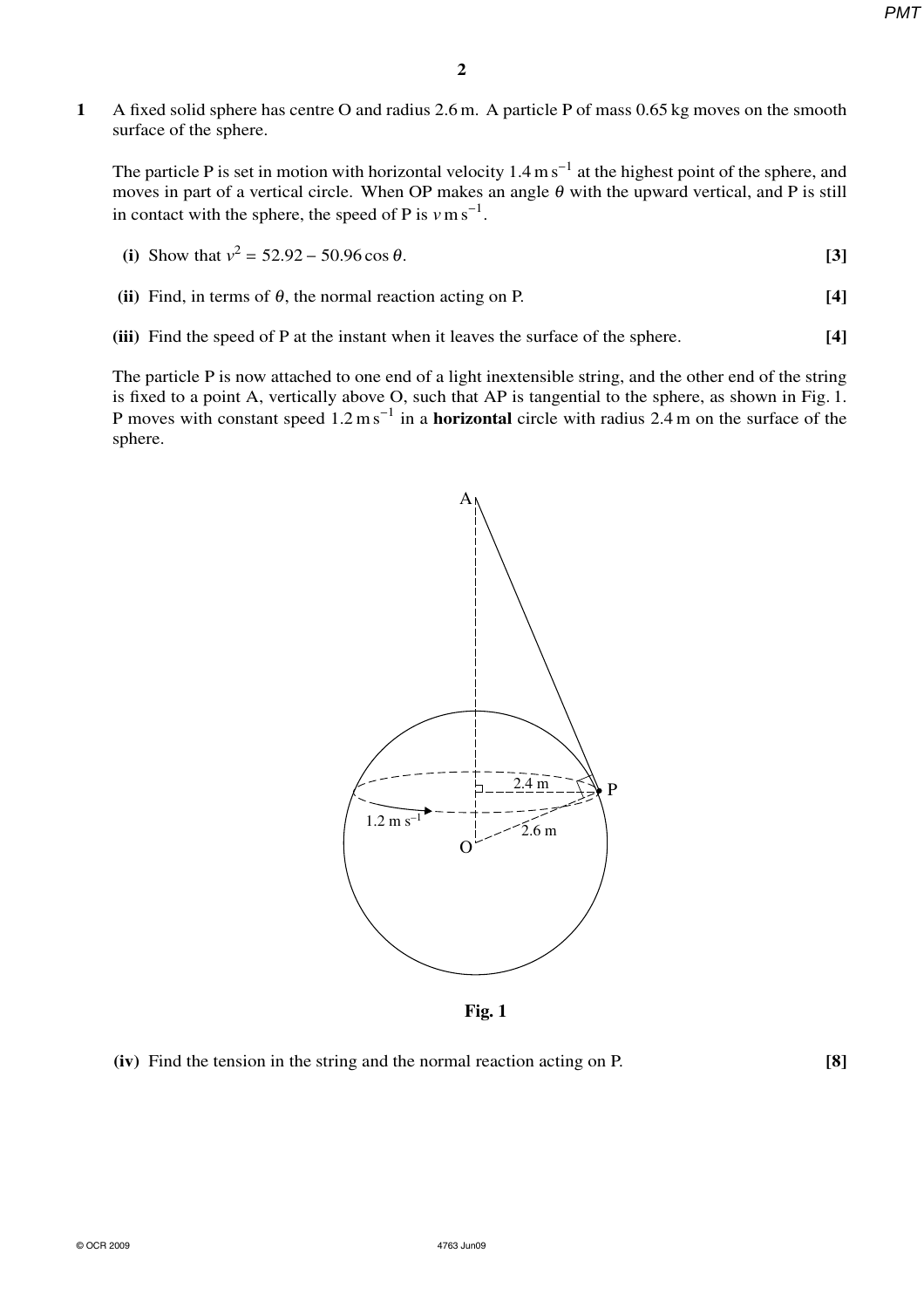*PMT*

**2** In trials for a vehicle emergency stopping system, a small car of mass 400 kg is propelled towards a buffer. The buffer is modelled as a light spring of stiffness  $5000 \text{ N m}^{-1}$ . One end of the spring is fixed, and the other end points directly towards the oncoming car. Throughout this question, there is no driving force acting on the car, and there are no resistances to motion apart from those specifically mentioned.

At first, the buffer is mounted on a horizontal surface, and the car has speed  $3 \text{ m s}^{-1}$  when it hits the buffer, as shown in Fig. 2.1.



**Fig. 2.1**

**(i)** Find the compression of the spring when the car comes (instantaneously) to rest. **[3]**

The buffer is now mounted on a slope making an angle  $\theta$  with the horizontal, where sin  $\theta = \frac{1}{7}$  $rac{1}{7}$ . The car is released from rest and travels 7.35 m down the slope before hitting the buffer, as shown in Fig. 2.2.



**Fig. 2.2**

**(ii)** Verify that the car comes instantaneously to rest when the spring is compressed by 1.4 m. **[4]**

The surface of the slope (including the section under the buffer) is now covered with gravel which exerts a constant resistive force of 7560 N on the car. The car is moving down the slope, and has speed 30 m s<sup>−</sup><sup>1</sup> when it is 24 m from the buffer, as shown in Fig. 2.3. It comes to rest when the spring has been compressed by *x* metres.



**Fig. 2.3**

**(iii)** By considering work and energy, find the value of *x*. **[10]**